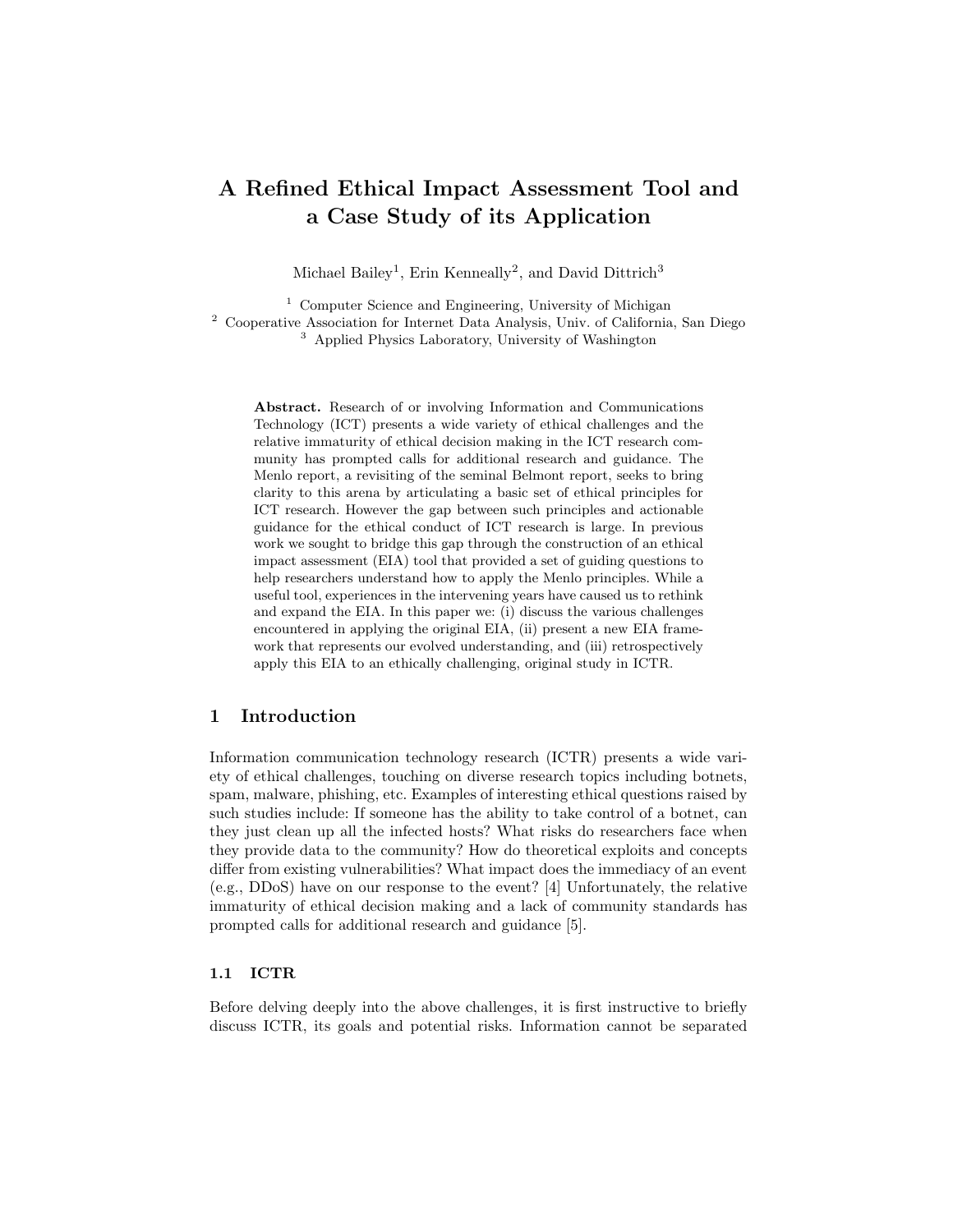from the systems in which it is stored, processed, or through which it is transmitted. The umbrella term Information and Communication Technology (ICT) encompasses these systems, and implicitly the information (or data) that they store, transmit, and process. Research involving ICT often involves risks centered around the core properties of these systems information – confidentiality, integrity, and availability.

Harm that results from impacts on these properties can manifest in physical, psychological, legal, social, and economic damage. These non-informational risks are typically viewed in light of historical behavioral and biomedical research that involve physical procedures that can cause physical pain, bodily harm, or psychological traumas. Informational risks derive from inappropriate use or disclosure of information, which could be harmful to the study subjects or groups. Both categories of harm must be dealt with in ethical evaluation of research involving ICT, spread across all potentially affected stakeholder populations.

When research focuses primarily on ICT itself, indirect harm (either informational or non-informational) to humans can still occur. As ICT evolves and is more tightly integrated into our lives through process controls and cyberphysical systems such as automobile braking controls, smart energy meters, and embedded medical devices, the use and disclosure risks to ICT will increasingly put humans at risk. This necessitates shift from considering research in terms of human subjects involvement to that of human-harming potential [1].

## 1.2 The Menlo Report

The Menlo report [6], a revisiting of the seminal Belmont report [8], seeks to bring clarity to this arena by articulating a basic set of ethical principles for ICTR. The effort is the result of an interdisciplinary working group sponsored by DHS which commenced in mid-2009. The goal of this effort was to create an updated Belmont report for the field of ICTR. The report appeared for comment in the Federal Register at the end of 2011.

## 1.3 The EIA v1.0 and its Limitations

While the Menlo report describes fundamental principles, the gap between such principles and actionable guidance for the conduct of ICTR is large. In previous work we sought to bridge this gap through the construction of an ethical impact assessment tool (EIA) [10] we will refer to as EIA v1.0. The EIA v1.0 provided a set of guiding questions to help researchers understand how to apply the Menlo principles. While a useful tool, experiences in the intervening years have caused us to rethink and expand the EIA. Specifically, we believe the EIA v1.0 was successful in achieving its goal of *education*, highlighting the specific classes of ethical problems that need to be addressed. However, in spending the intervening years applying the EIA v1.0 ourselves to both our own work and numerous case studies of others work in the field, we feel two alternative goals now warrant attention. Specifically, those of Consistency and Lowering Barriers to Use.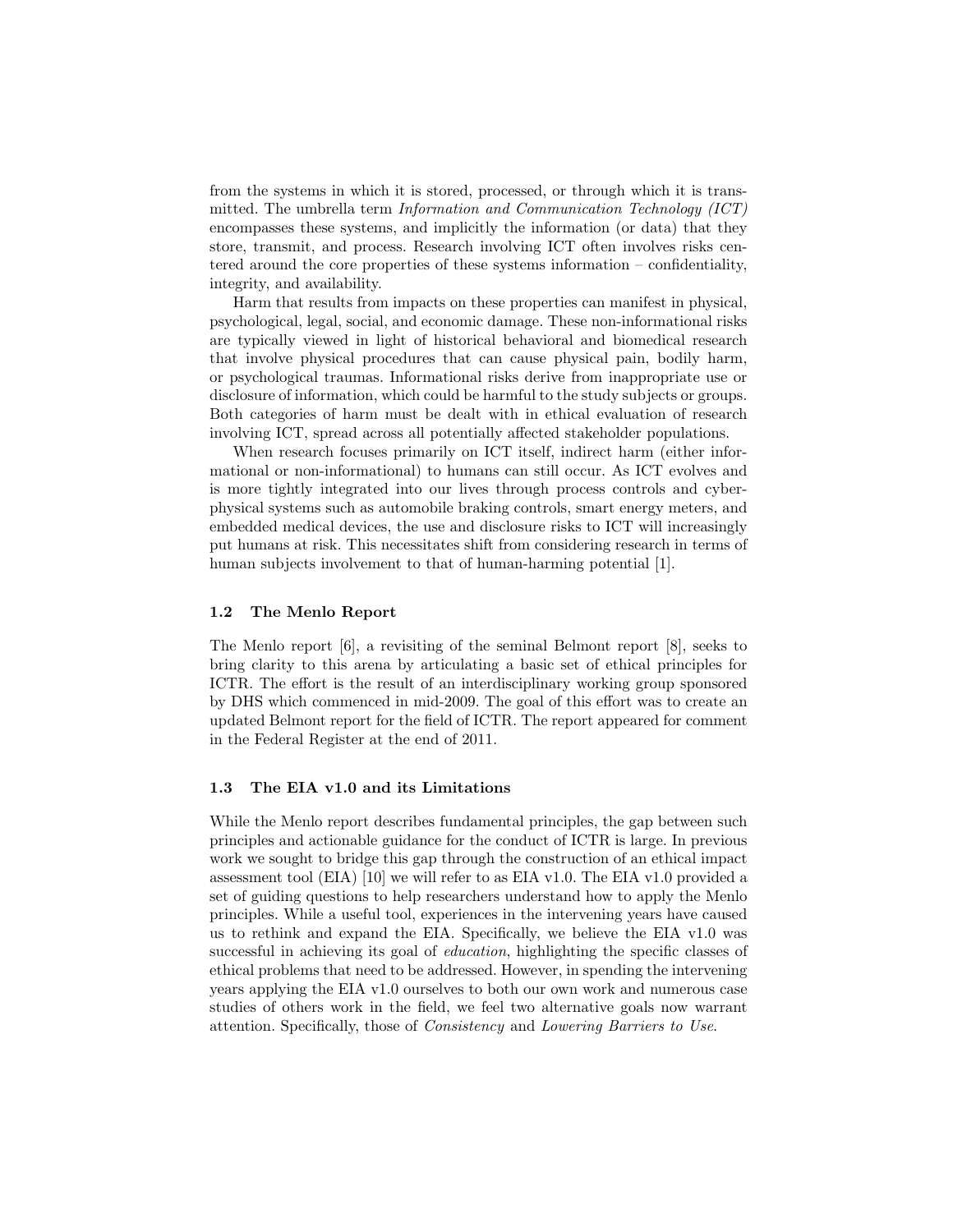An EIA that has a *Low Barrier to Use* will make it easier for researchers to use reasoning by analogy, to trend classes of ethical issues, to assure fairness, etc. It must be easy to use and map, in an understandable way, to existing processes and methodologies. In achieving Consistency in ethical analysis, researchers will be better suited to develop ethically defensible research protocols from the start, and others will have an easier time evaluating these protocols because of the clarity and consistency with which researchers describe which humans may be at risk, to what extent, and what protective measures researchers have implemented.

The EIA v2.0 we present here embodies the lessons we have learned to date and uses a least common denominator set of stakeholders that we believe makes it suitable for the majority of ICT research of minimal or low-to-medium risk. We wish to be clear that there are some research situations presenting higher risk, such as vulnerability research involving threat to life or real property, or largescale computer crime situations, where even the EIA  $v2.0$  may not be sufficiently fine grained or comprehensive to address all stakeholders listed in in Table 1, or all case studies documented in relation to the Menlo Report [7].

# 2 Ethical Impact Assessment (EIA)

In this section we present the EIA v2.0 framework, with special attention to places where it has been expanded or modified from v1.0 as our understanding has evolved.

#### 2.1 Research Lifecycle

One common experience analyzing case studies using the EIA v1.0 framework was that we consistently repeated classes of risk in our analysis. In many cases these similarities were more an artifact of the phase of research, rather than the research methodology itself.

While we find that we are mostly concerned with experimental computer science, theoretical computer science can also pose risks to humans. In experimental computer science, "[t]he key ideas [are] an apparatus to be measured, a hypothesis to be tested, and systematic analysis of the data (to see whether it supports the hypothesis)." [2]. In such studies, we have robust models for thinking about the lifecycle of data (i.e., collection, use, dissemination) [12]. Explicitly examining the data lifecycle, it is evident that the ethical concerns differ by phase and that concerns repeat across studies in various classes.

In the EIA v2.0 framework, three activities are commonly called out: the collection of information (i.e, research data), the use of information or information systems in research (whether as vehicle for conducting research or as research subject), and the *disclosure* of research data or vulnerability information that could be used to cause harm. In this paper, we use these terms in a broad sense and emphasize that risks from information collection, use, and disclosure are transitive across stakeholder populations. Risk is present even when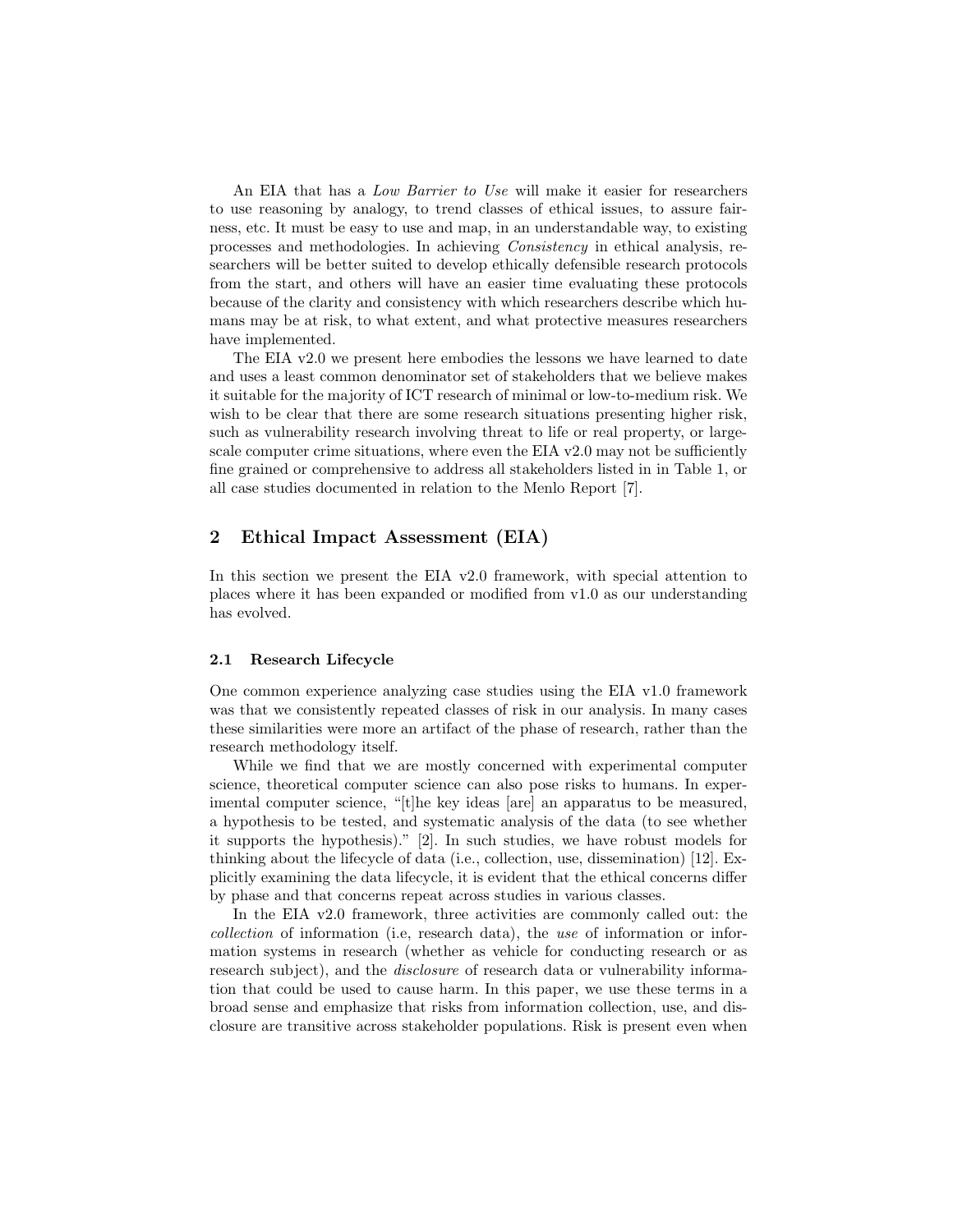the only data involved are facts and observations about the functioning of a cyber-physical device, and in cases when there is no information involved at all yet harm could arise from unintended consequences resulting from the manipulation of information systems that humans are dependent upon. This latter area is the hardest to evaluate with the EIA v2.0 framework as the focus on the data lifecycle does not cleanly accommodate all potential stakeholder populations, nor those risks that are not data related. We believe that continued evolution of the EIA into a richer and finer-grained framework will further enhance its consistency of evaluation and further lower the barriers to use.

#### 2.2 Stakeholders Analysis

One of the major changes in the EIA framework since v1.0 [10] is the integration of a set of stakeholders as columns in the EIA spreadsheet.

Stakeholder Analysis identifies the key players in the situation in terms of their interests, involvement, and their relationship (i.e., producer or recipient) of outcomes such as benefit or harm. In previous case studies [3] we have have adapted the definitions of stakeholders [11] used in other domains for ethical analysis. We also have found that some ICT research, such as studies of botnets and other ongoing computer crime activity, or vulnerability research where publication of research results could be used by malicious actors to cause grievous damage, require consideration of both *Positively Inclined* and *Negatively In*clined stakeholders in order to fully understand the risk vs. benefit calculus over time [1]. These stakeholders are listed in Table 1.

The problems we seek to address through a comprehensive stakeholder analysis are indirect harm and consideration of intermediaries. Indirect harm may result from secondary effects, such as disrupting a service provider, which in turn affects the customers of that service provider and the customers of those customers (i.e, in a wholesale vs. retail sales relationship). Or it can be harm that occurs long after publication of vulnerability information as attackers make use of the information for criminal gain before system owners learn of patches and apply them to render services immune to attack. The complexity resulting from the involvement of ICT makes it hard to see what the impacts of ones actions may be. Enumerating the stakeholders helps elucidate the potential harms and benefits. We also find that there are a common set of re-occurring stakeholders, which is reflected in the EIA, however we acknowledge that the full range of Positively and Negatively Inclined stakeholders as depicted in Table 1 must be dealt with effectively in future iterations of the EIA framework.

#### 2.3 Ethical Principles and Their Application

The EIA v1.0 framework was invented at a time when the Menlo report was still in its infancy and well before we had external feedback from reviewers of the document. In the interim, the Menlo Report has matured [6] and the EIA v2.0 framework has been modified to align with the current set of principles and their applications. These include: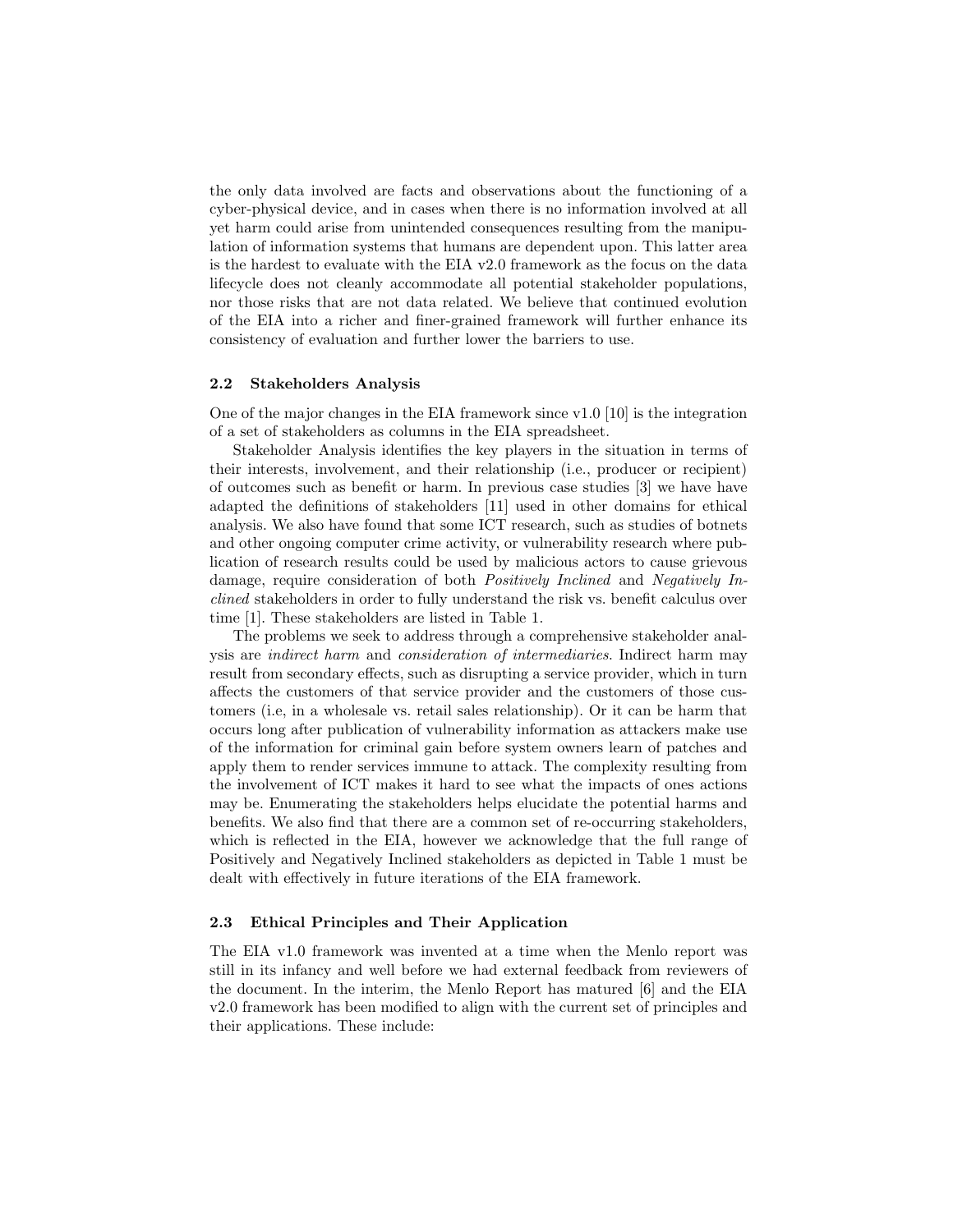| Stakeholder                 | <b>Positively Inclined</b>                         | <b>Negatively Inclined</b>        |
|-----------------------------|----------------------------------------------------|-----------------------------------|
| Type                        |                                                    |                                   |
|                             | Researchers                                        | Criminals (Individuals/Gangs)     |
| <b>Key</b> <i>Affect on</i> | Programmers                                        | Malware Programmers               |
| producing                   | Operations Staff                                   | <b>Botmasters</b>                 |
| <i>outcome</i>              | Executives                                         | Criminal Masterminds              |
|                             | Law Enforcement                                    |                                   |
|                             | Consumers (product/service) Espionage Consumers    |                                   |
| Primary $\left[End\right]$  | Enterprises (edu, .com, .org) Criminal Enterprises |                                   |
| users                       | Manufacturers                                      |                                   |
|                             | Government entities                                |                                   |
| Secondary                   | Service Providers                                  | "Bullet Proof" Hosting Providers" |
|                             | Platform Providers                                 | Malware Delivery Providers        |
| [Intermediaries in]         | <b>Transit Providers</b>                           | Malware Obfuscators               |
| delivery                    | Retailers                                          | Sellers of fake goods             |

Table 1. A complete breakdown of stakeholders for a Botnet research scenario. While both Positively and Negatively Inclined stakeholders are shown here, most ICT research involves neither criminal activity nor vulnerability disclosure and would thus not involve the Negatively Inclined Stakeholders.

- Identification of Stakeholders As research targeting or involving ICT can hide potentially harmed humans, a thorough analysis of stakeholders is a necessary pre-requisite to a comprehensive analysis of risks, benefits, identification of burdens, and mitigation of actualized harms.
- Informed Consent Researchers should obtain informed consent to collect, use or disclose data, or to interact with systems in ways that could have a negative impact on those systems.
- Harms Researchers should consider the full spectrum of harms to both persons and information systems (systems assurance, privacy, reputation, physical, psychological, economic)
- Benefits Researchers should identify benefits to all stakeholder populations, including (but not limited to) benefits to the broader society.
- Balancing Risks and Benefits Research should be designed and conducted not simply to maximize benefits and minimize harms, but to appropriately balance risk and benefits across all stakeholder populations.
- Mitigation controls Researchers should notify appropriate parties if research causes harm and have plans in place to efficiently and effectively resolve problems.
- Fairness and Equity The benefits and burdens of research should be apportioned fairly across all stakeholder populations.
- Compliance researchers should perform due diligence in regards to respecting laws, contracts, etc. in order to protect individuals and organizations.
- Transparency and Accountability Researchers should act in ways that garner trust with the general public by communicating intent, research methodology, risk-benefit analysis, and ethical reasoning.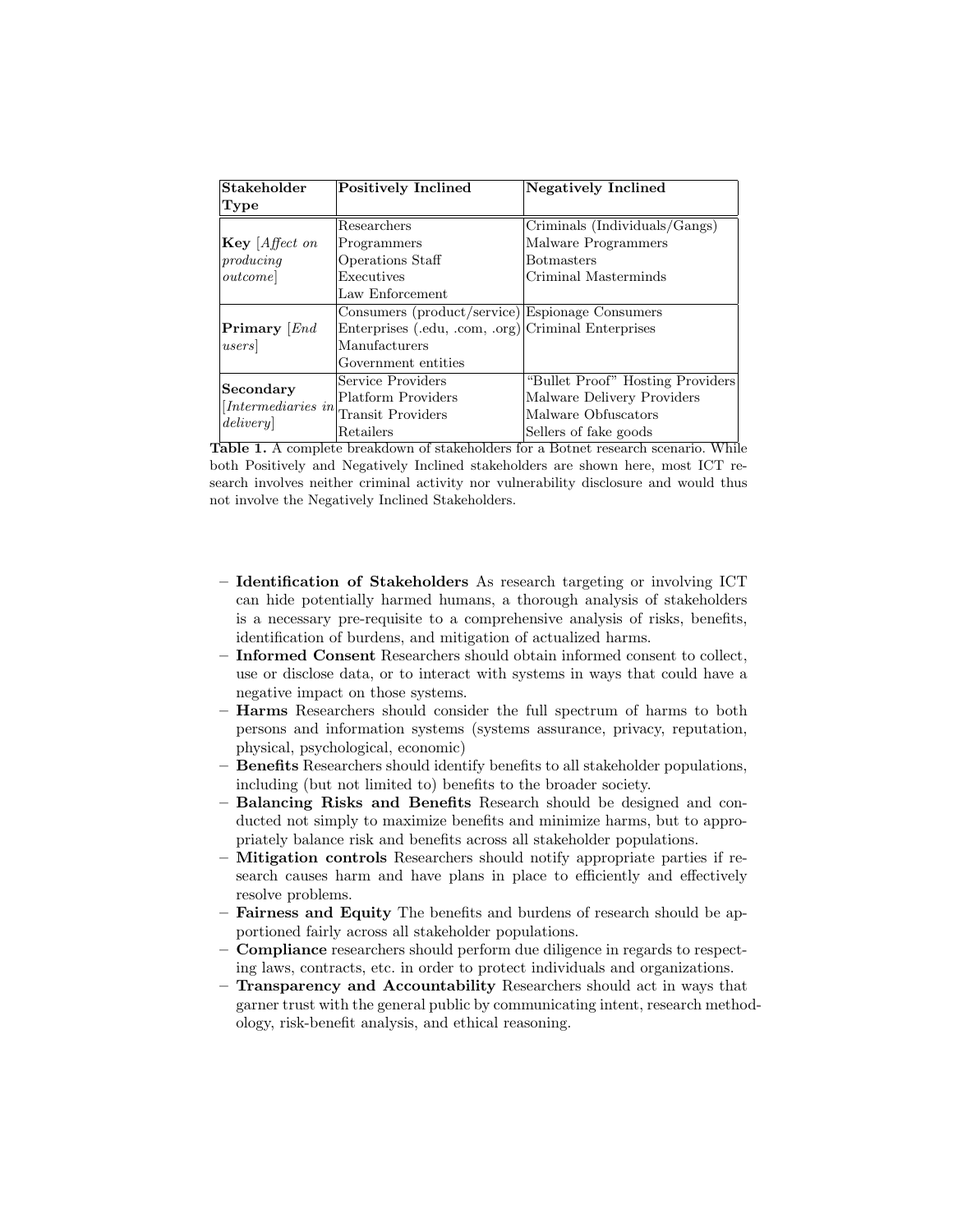## 2.4 Bringing it Together: The EIA

The EIA v2.0 framework (see Figure 1) assists researchers in formulating policies, processes, and methodologies that align with ethical principles throughout three research lifecycle phases. It illuminates all relevant ICT stakeholders, as well as both the benefits and human-harming risk potential of research in order to achieve ethically-defensible methodologies and results. A downloadable version is available at http://www. eecs.umich.edu/~mibailey/EIA.xlsx

# 3 Case Study

We illustrate the evaluative use of the EIA v2.0 framework by retrospectively applying it to a case study that provoked ethical debate within the research community. The Menlo Report and the EIA did not exist at the time, so use of the principles and assessment framework during the fundamental research design, implementation and publication was not possible. The researchers in this case study were advised by one of this paper's authors, who was also substantially involved in the then-parallel Menlo effort. These deliberations influenced the EIA v1.0 framework and the subsequent evolution of both the Menlo Report and EIA framework. The post hoc analysis performed here exposes opportunities where researchers could have made more ethically-defensible decisions.

# 3.1 Background

Researchers at University of California San Diego (UCSD) undertook an

|                           |                                  |                                 |                        |                                                        | Stakeholders     |                  |         |                            |
|---------------------------|----------------------------------|---------------------------------|------------------------|--------------------------------------------------------|------------------|------------------|---------|----------------------------|
|                           |                                  |                                 |                        |                                                        | Human Subjects   |                  |         |                            |
| <b>Research Lifecycle</b> | Ethical Principles<br>Considered | Application of Principles       | <b>ICT Researchers</b> | Data Subject / End Network / Platform /<br><b>User</b> | Service Provider | Malicious Actors | Society | Enforcement<br>Gov't / Law |
| Research Collection       | Respect for Persons              | Informed Consent                |                        |                                                        |                  |                  |         |                            |
|                           | <b>Beneficence</b>               | Harms                           |                        |                                                        |                  |                  |         |                            |
|                           |                                  | Benefits                        |                        |                                                        |                  |                  |         |                            |
|                           |                                  | Mitigation of Realized Harms    |                        |                                                        |                  |                  |         |                            |
|                           | Justice                          | Fairness and Equity             |                        |                                                        |                  |                  |         |                            |
|                           | Respect for Law and              | Compliance                      |                        |                                                        |                  |                  |         |                            |
|                           | <b>Public Interest</b>           | Transparency and Accountability |                        |                                                        |                  |                  |         |                            |
| Research Use              | Respect for Persons              | Informed Consent                |                        |                                                        |                  |                  |         |                            |
| Management                | Beneficence                      | Harms                           |                        |                                                        |                  |                  |         |                            |
|                           |                                  | Benefits                        |                        |                                                        |                  |                  |         |                            |
|                           |                                  | Mitigation of Realized Harms    |                        |                                                        |                  |                  |         |                            |
|                           | Justice                          | Fairness and Equity             |                        |                                                        |                  |                  |         |                            |
|                           | Respect for Law and              | Compliance                      |                        |                                                        |                  |                  |         |                            |
|                           | <b>Public Interest</b>           | Transparency and Accountability |                        |                                                        |                  |                  |         |                            |
| Research Disclosure       | Respect for Persons              | Informed Consent                |                        |                                                        |                  |                  |         |                            |
|                           | Beneficence                      | Harms                           |                        |                                                        |                  |                  |         |                            |
|                           |                                  | Benefits                        |                        |                                                        |                  |                  |         |                            |
|                           |                                  | Mitigation of Realized Harms    |                        |                                                        |                  |                  |         |                            |
|                           | Justice                          | Fairness and Equity             |                        |                                                        |                  |                  |         |                            |
|                           | Respect for Law and              | Compliance                      |                        |                                                        |                  |                  |         |                            |
|                           | <b>Public Interest</b>           | Transparency and Accountability |                        |                                                        |                  |                  |         |                            |
|                           |                                  |                                 |                        |                                                        |                  |                  |         |                            |

Fig. 1. The EIA worksheet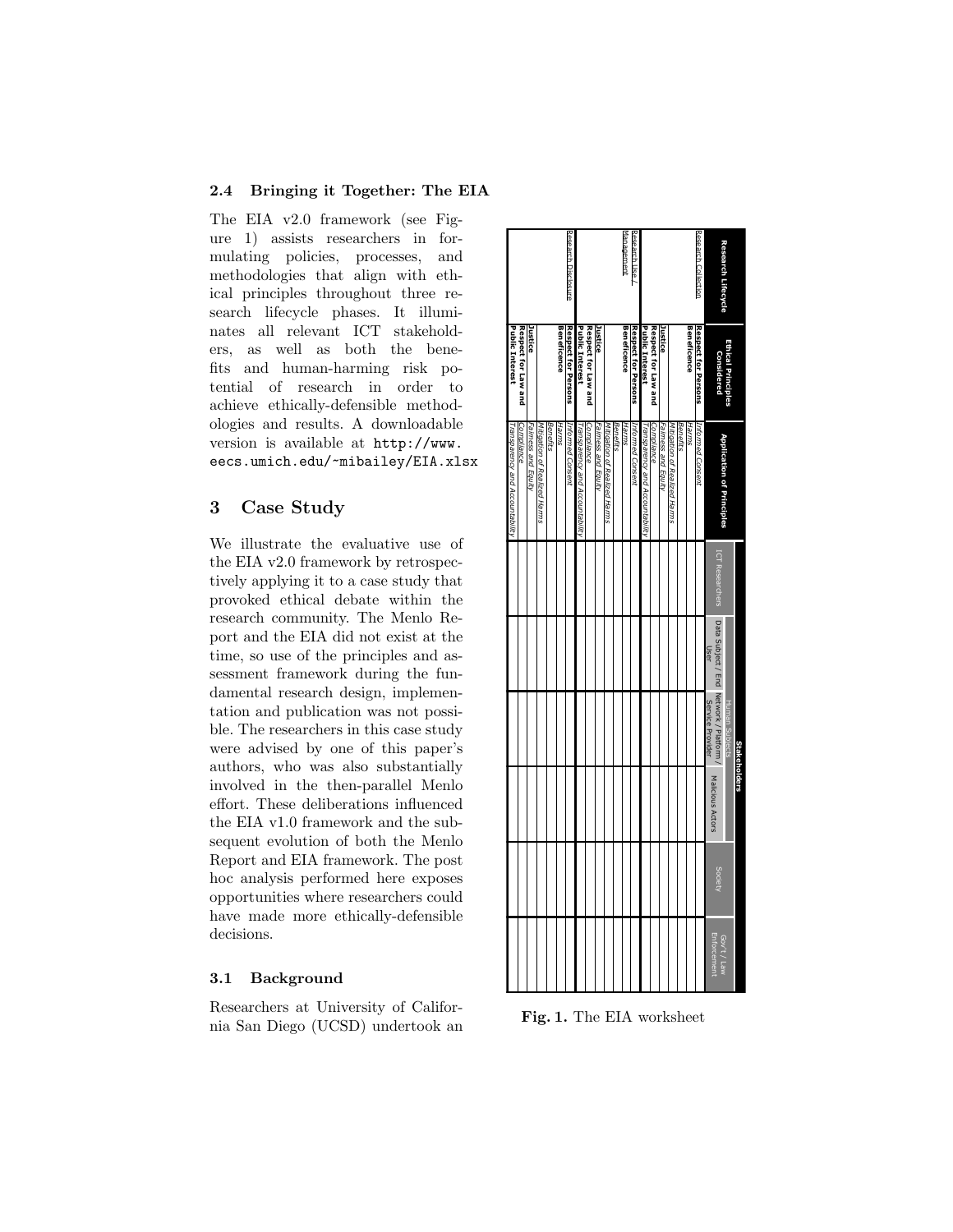experiment to measure the conversion rate of unsolicited commercial e-mail as part of an empirical study to understand the quantitative value proposition of spam [9]. Lacking sufficient methods to indirectly measure spam conversion, the methodological challenges stemmed largely from the ethical implications of mimicking real spam campaigns. Specifically, key components of such operations involved building fake e-commerce sites, marketing them via spam, presenting sales transactions for the advertised goods, and distributing the various communications (e-mail marketing, processing recipient responses) via illicit botnets.

To address the obvious ethical and legal problems posed by spamming and botnet activities, researchers sought insight from *non-malfeasance* theory<sup>4</sup> and legal and ethical advisement. This guidance informed the research methodology which involved parasitically infiltrating the command and control infrastructure of an existing spamming botnet by accepting invitations to become proxy bots, or conduits between master servers and worker bots. Researchers then modified a subset of the spam the botnet was already distributing, so respondent users were directed to servers under researcher control, not those of the real spammer. Then researcher servers presented web sites that mimicked those actually hosted by the spammer, however they "de-fanged" them by removing functionality designed to compromise the user's system or that would collect and disclose sensitive user information (e.g., name, address, credit card data).

## 3.2 Stakeholder Identification

ICT Researchers In addition to the obvious inclusion of the UCSD research team, it became clear that other researchers were also analyzing the same botnet. The "in vivo" nature of botnet studies warrants consideration of these other stakeholders who may be simultaneously undertaking various empirical studies.

Data Subject or End User Stakeholders here were the users of computers infected with the Storm bot (a.k.a., worker machines), and recipients of spam email sent through the botnet. This research impacted the collective rights and interests of not only the owners and users of computers that were infected with the Storm bot, but those being tricked by it.

Network, Platform, or Service Provider Parties to be considered here were network services providers for the botnet proxy hosts and command and control servers, Internet service providers (ISPs) of users with infected computers, webmail platform providers, registrars of mimicked illicit phishing sites, and the network community (the Overnet peer-to-peer platform) used by the botnet to communicate.

Society Beyond those directly affected by botnet infection, this research impacted the collective rights and interests of all users of computers that are affected by social engineering attacks involving spam and online fraud activities.

Government or Law Enforcement As the primary source of funding for the research, the National Science Foundation provided authoritative influence

<sup>4</sup> Researchers should act in good faith and control risks, exposing end users to no more harm than they would face but for the research activities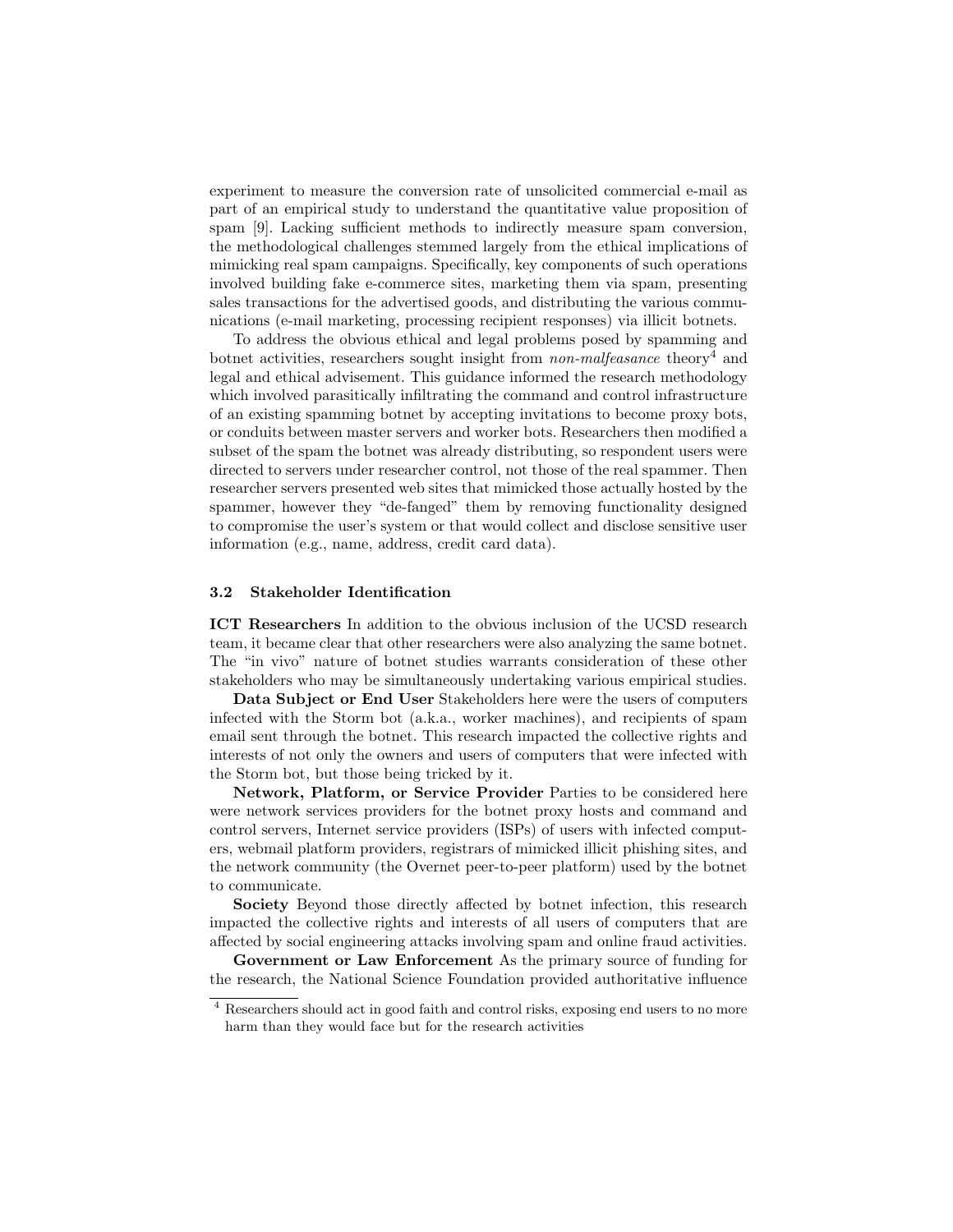and is thus a stakeholder. Similar to the rationale for considering other bot researchers, the research had the potential to impact law enforcement agencies (LEAs) in multiple countries who were investigating and attempting to enforce various laws against the parties responsible for the botnet's illegal activities.

# 3.3 Research Collection

Consent – Informed consent was obtained from the network provider for the proxy collector machines, the webmail platform providers, and the domain registrar for the researcher's mimicked phishing sites. Each had an interest in safeguarding the ICT resources it owned, controlled or managed, including the data associated with those resources. The researchers believed they could justify a waiver of informed consent from owners of worker machines and end user subjects of the research. Identifying and providing notice to the owners of thousands of compromised home computers was impracticable, given the scale and scope of the botnet. Informing both worker hosts and end user stakeholders about the research procedure, purpose, risk-benefit analysis, and withdrawal opportunities would negatively impact the scientific integrity of the research by altering the behavior that was attempted to be studied. A determination on waiver of informed consent due to impact on research integrity is often the responsibility of an IRB, not a researcher decision. A Menlo evaluation using the EIA framework raises questions about whether researchers should have debriefed end users who were deceived via the phished sites (fake pharmaceutical and e-card) via some form of pop-up alert.

Compliance – Legal due diligence analysis was performed to address a number of factors. Research activities respected federal and state laws concerning computer fraud (e.g., no unauthorized access to systems or networks, researcher proxy bots were invited to participate in botnet, researchers were authorized to log traffic to their own fake phish website, no exceeding access to webmail platform since Terms of Service were not violated, research action did not cause legally cognizable damage or harm), electronic communications privacy (e.g., no interception of traffic; proxy bots were a party to the communications, although there was possible violation if acquisition of bot communications would be deemed to require two-party consent), intellectual property (e.g., mimicked phished sites did not replicate the images that infringed copyright on the real phished sites, no circumvention of mediating devices), or contract laws (e.g., there were no agreements associated with nodes in the Overnet platform; researcher actions adhered to normal and expected functioning of Overnet protocols; use of webmail did not violate Terms of Service prohibiting sending of spam since those accounts were receiving users' responses to redirects). While researchers did engage ex ante ethical and legal risk analysis, federal regulation required that they should have consulted with their IRB prior to, rather than after, the completed research.

Harms – Researcher actions (i.e., botnet command rewriting, interposing Spam delivery, interposing user click-through) did not diminish the performance, availability or integrity of the networks or machines in the bot infrastructure.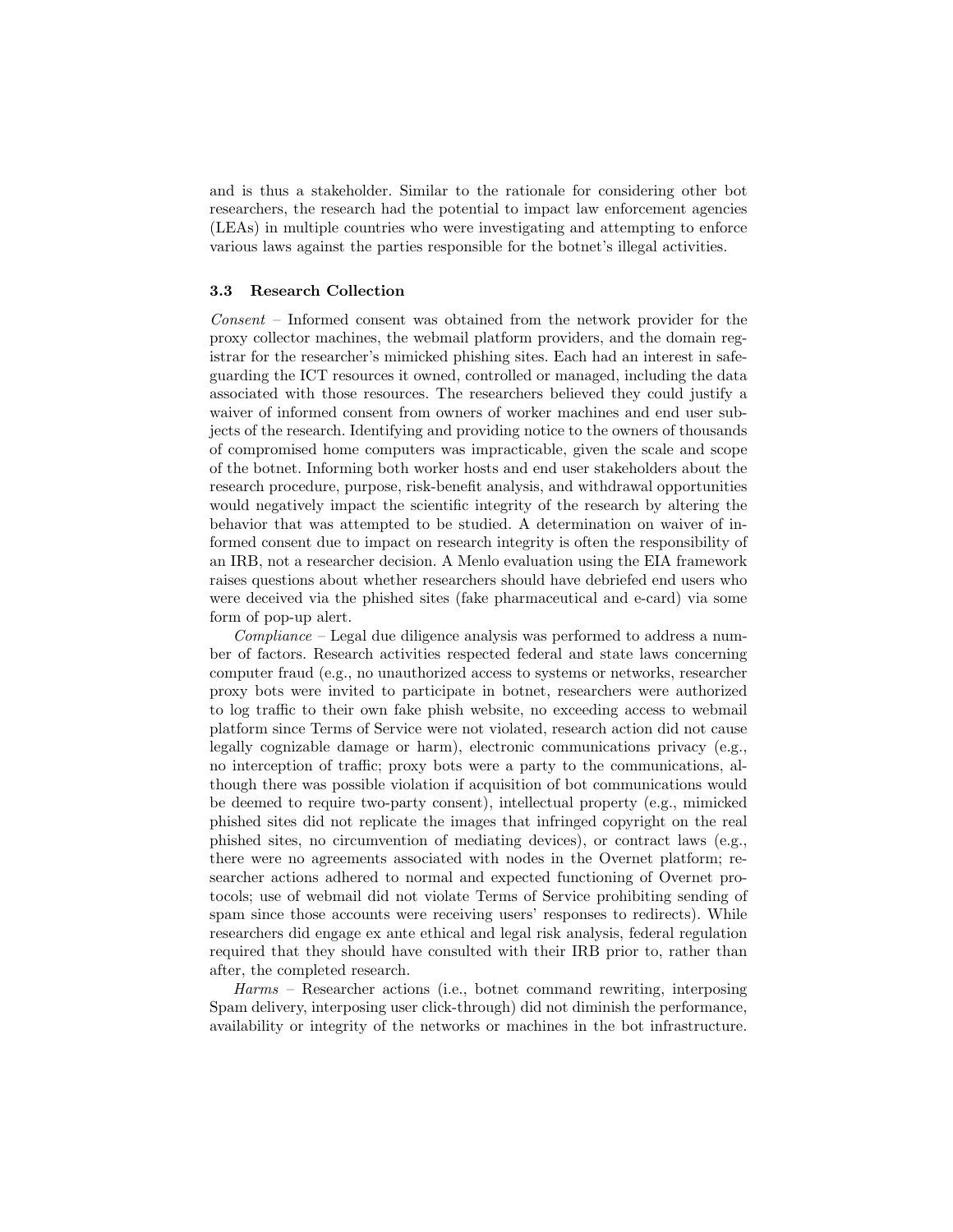There were no new machines compromised or worker bots created, nor did researchers cause corrective action to be undertaken by systems administrators. Privacy harms were avoided by not collecting, storing or transmitting any private personal information from either worker systems with whom the researcher proxy hosts communicated or from the mimicked sites. There was no reason for the researchers to believe that the study was interfering with LE investigation activities involving the botnet. Researchers minimized potential reputational harm to Webmail providers from spam-advertised product association by obtaining informed consent. With the fake e-card phished sites, researchers presented a benign executable that performed a simple HTTP POST to the researcher controlled backend server, and then exited. This could be interpreted as direct intervention with the environment of subjects who have not consented, however the potential for harm here was strictly minimized and there was no malicious intent.

*Benefits Considered –* This research aimed to enhance understanding of internet criminal activity and thus produces benefits to the broader society by improving user's abilities to safely use ICT in their daily lives.

 $Mitigation - Researchers mitigated any harm to integrity or functionality of$ user's systems from the botnet-directed spam by redirecting them to de-fanged fake phished site, only logging the user-agent string to determine if the exploit would have likely worked. The users were always asked to download the file, but where not actually provided with an executable (e.g., presented a 404 error).

#### 3.4 Research Use or Management

Consent – The webmail and network provider's consent to collect information for specific research activities extended to the ongoing use of those platforms for the limited duration of the experiment.

Compliance – Researchers designed their methodology to avoid running afoul of consumer protection laws (e.g., prohibiting the sending of commercial e-mail). Researchers acquiesced to being infected by the botnet and subsequently interposed as proxy bots within the existing bot infrastructure. This positioned researchers as a conduit, passively transmitting and observing the spam-related commands and data between the master servers which initiated and controlled the transmission of spam and the worker bots which carried out the directives. Actions that altered command messages (spam template, dictionary entries) to include researcher-controlled sites arguably did not alter the spam liability evaluation since the primary purpose of the deception employed by researchers was not related to advertising or promoting a commercial product or service, but rather, to study users' susceptibility to engage these campaigns. Measurements associated with fake phishing sites respected intellectual property rights of legitimate brand owners by not replicating known trademarked or copyrighted material from the legitimate sites. In the event that the cloned phished sites (e-card and pharmacy sites) did include protected intellectual property unbeknownst to researchers, they were well-positioned to exercise a "fair use" defense. As with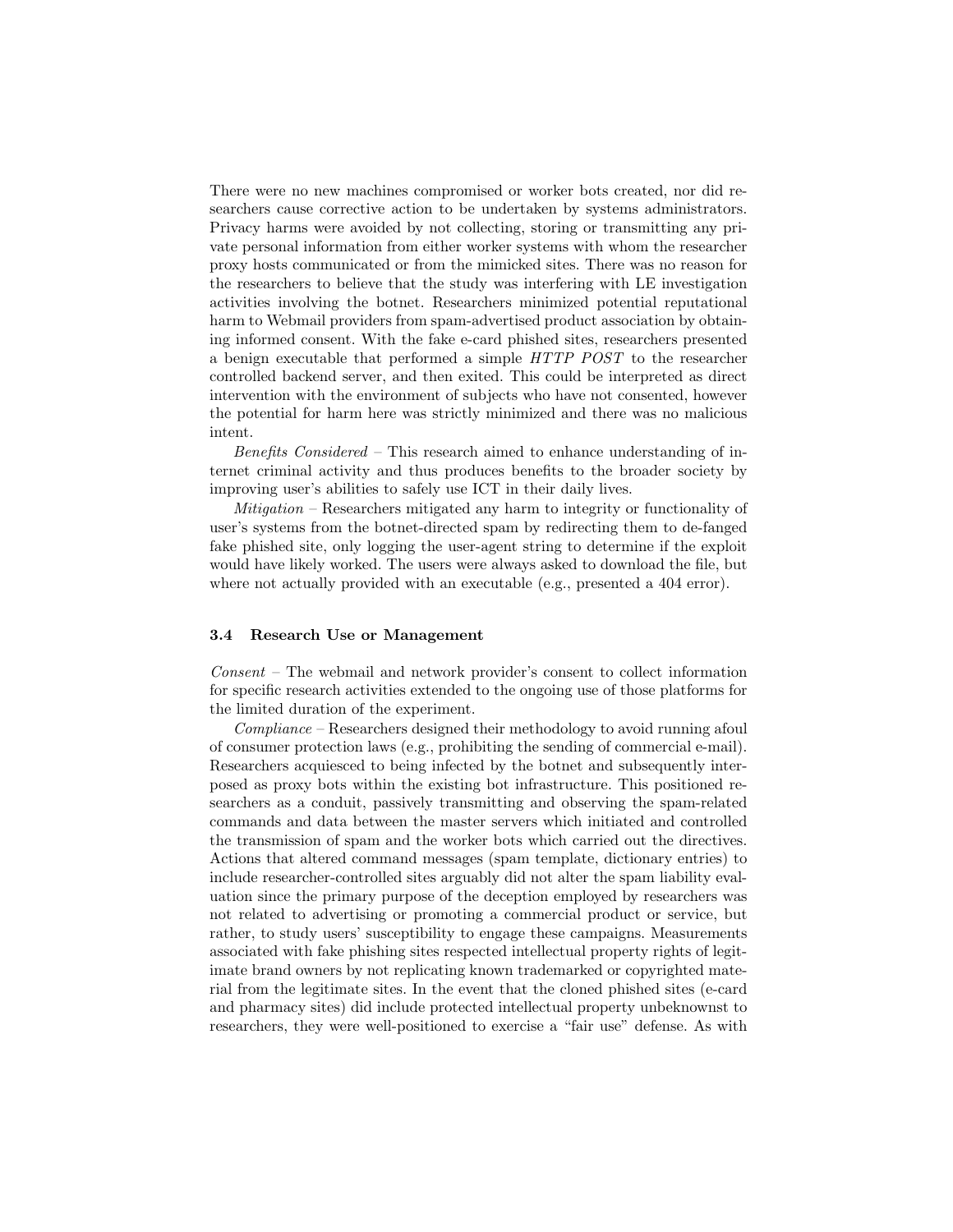collection, researchers should have obtained IRB approval prior to engaging in research.

Harms – Researcher's actions did not expose end users to more harm than they would face but for the research activities, and steps were taken to reduce harm from the Storm bot. The probability and magnitude of any harm or discomfort anticipated in the research was not greater than that ordinarily encountered by users in normal use of the Internet. The only sensitive data retained was internet protocol addresses of worker bots as needed for research measurement, and they were discarded immediately after statistics were collated. The measurement infrastructure did not create new qualitative or quantitative harm to other protected computer systems – absent researcher involvement, the same users would have received the same spam e-mails from the same worker bots. Researcher proxies were passive actors that did not initiate the transmission spam e-mail, compromise hosts, or contact worker bots asynchronously. The modification of messages strictly reduced harm to users who followed the embedded links. Additional burden was not placed on hosting network resources. Research proxy nodes did not transmit or distribute any illicit information or program, send e-mail, mount or participate in denial of service attacks, crawl for or scrape e-mail addresses, compromise or otherwise introduce user accounts, or interfere with the ability of users systems to protect themselves or use the network. Researcher nodes acted in accordance with expected P2P infrastructure functions, including respecting communications protocols that maintained topological consistency with the rest of the infrastructure, and receiving and forwarding commands.

Foreseeable harms related to legitimate intellectual property rights holders were addressed in several ways. Researchers did not duplicate the phished sites that were copies of legitimate websites stolen by scraping (i.e., cloning or copying the text, logos, artwork or design templates). Rather, they replicated the general look and feel. Legitimate domain names were not spoofed, forged, or otherwise hijacked. To avert trademark likelihood of confusion harms, researchers did not obtain economic or commercial benefit, nor were not unjustly enriched by mocking the legitimate website design.

Benefits Considered – Research management and use of the measurement infrastructure provided empirical knowledge of end user susceptibility to spam marketing campaigns, botnet structure and function, and un-quantified behavior underlying the spam value proposition. Collateral individual user benefits included thwarting visits to malware-infected phishing sites and further communications with botnet command channel.

Mitigation controls – Researchers were sensitive to possible interruption of network services from retaliatory denial of service against the network hosting the proxy bots and were prepared to discontinue their utilization if that harm manifested.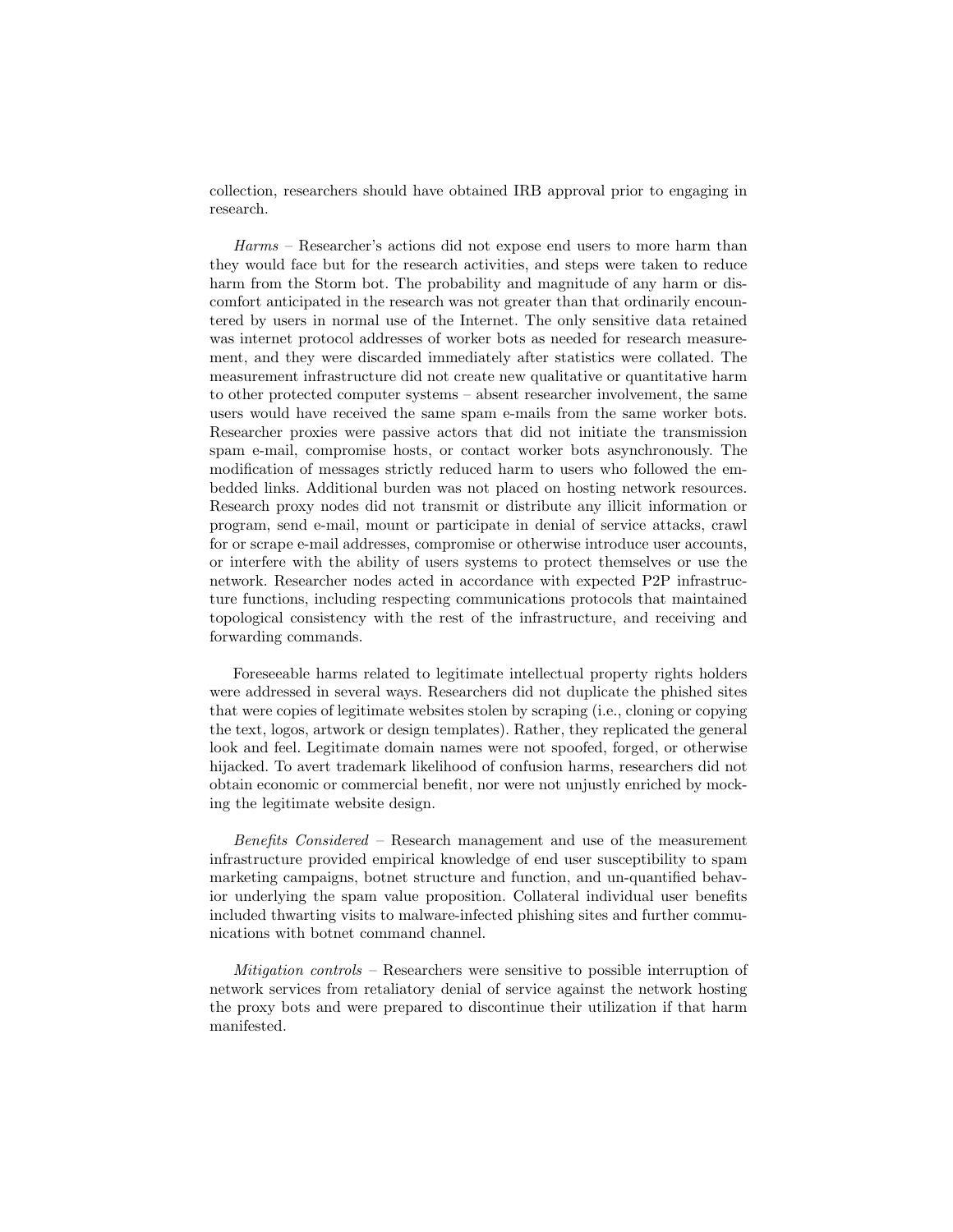## 3.5 Research Disclosure

Harms – Researchers did not disclose any sensitive individual or organizational information, including the internet addresses of infected worker machines or confidential network data. This was done to prevent foreseeable harms to privacy, reputation, and systems assurance associated with botnet victimization and vulnerability. Any relatively small burden borne by recipients of spam was balanced against the larger benefit to society from performing beneficial research. Researchers could have been more mindful of risks to themselves as a stakeholder class, specifically pertaining to probable reputation harms from not adequately disclosing their efforts related to ethics considerations in the design and execution of their research.

Benefits Considered – In addition to previously mentioned benefits, disclosure of research results could enhance understanding of the structure and function of digital criminal enterprises in the interests of law enforcement investigations, take-downs, and prosecutions.

Mitigation controls – While researchers did not have actual and specific knowledge of LE or other research involvement in the botnet study, there was no overt effort made to avoid collision.

Fairness  $\mathcal B$  Equity – The selection and targeting of end user subjects and owners of worker machines was outside researcher control. Similarly, selection of network and application providers was likely a function of the Overnet network.

Transparency – Although the ethical controls were implicit in research design, researchers did not explicitly disclose details about the plethora of ethical considerations that informed their research. While researchers did offer a high level description of ethical undertakings, the EIA suggests that transparency and accountability could have been strengthened by more granular, a priori disclosure of the methodology and results in various publicly-available conference publications and presentations. However, unless conference committees make accommodations in paper length limitations, researchers will be deincentivized from elucidating ethical considerations in their published work.

# 4 Conclusion

We have described the second iteration of an ethical impact assessment framework that operationalizes the application of principles described in the Menlo Report. We are continuing to evolve this framework and other tools for the ethically-justifiable design and assessment of research involving ICT. It reflects the iterations and refined collaborative thoughts that occurred between the chosen case study and this paper. We are continuing to improve this tool so that it most effectively assists in ethical design and assessment of research involving ICT that carries a probable risk for human harming activities.